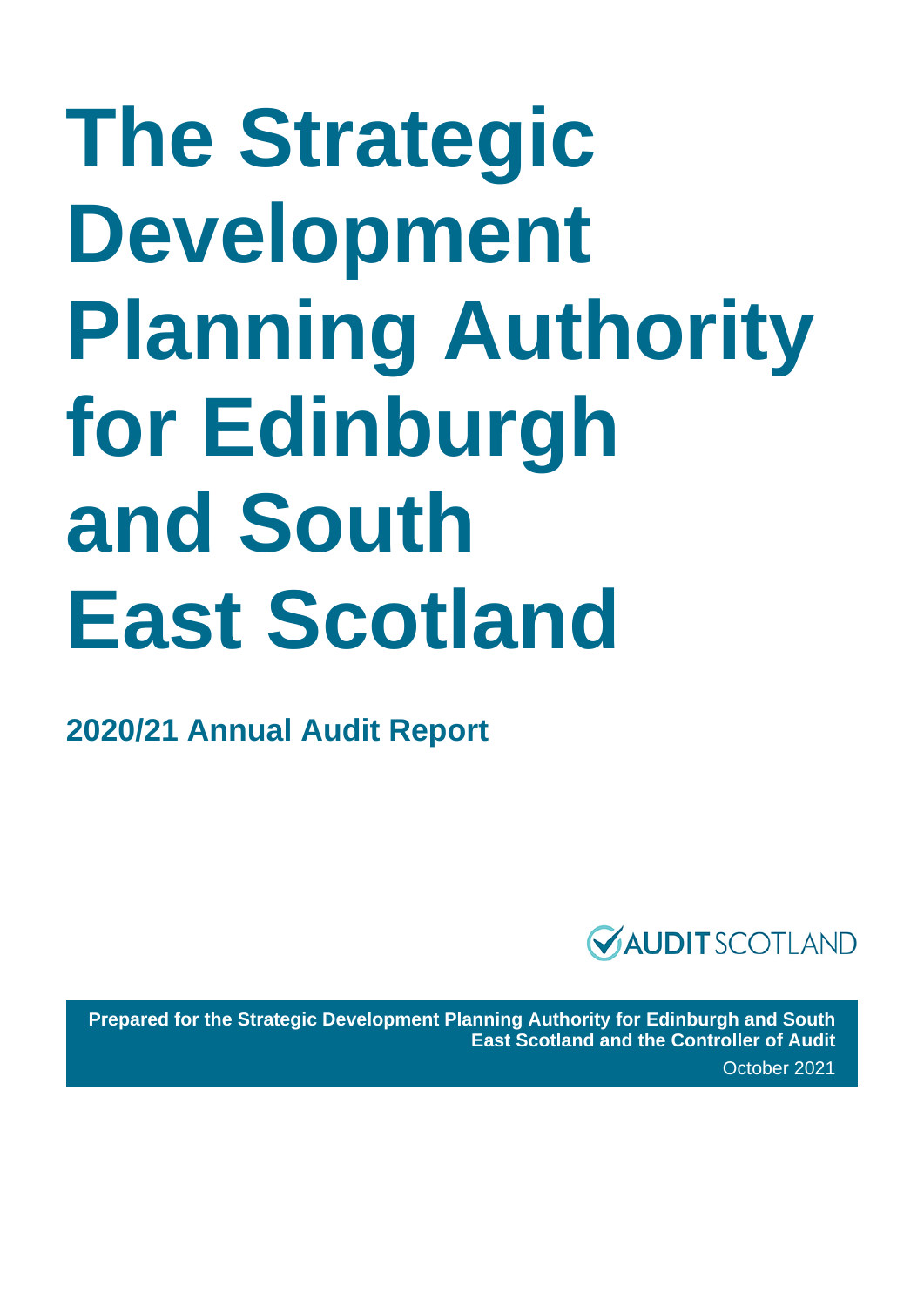### **Contents**

| Key messages                                                                     | 3 |  |
|----------------------------------------------------------------------------------|---|--|
| <b>Introduction</b>                                                              | 4 |  |
| 1. Audit of 2020/21 annual accounts                                              | 6 |  |
| 2. Financial sustainability and the Annual Governance Statement 9                |   |  |
| 12<br>Appendix 1. Significant audit risks                                        |   |  |
| Appendix 3. Summary of uncorrected misstatements Error! Bookmark not<br>defined. |   |  |

[Appendix 4. Summary of 2020/21 national performance reports](#page-13-0) 14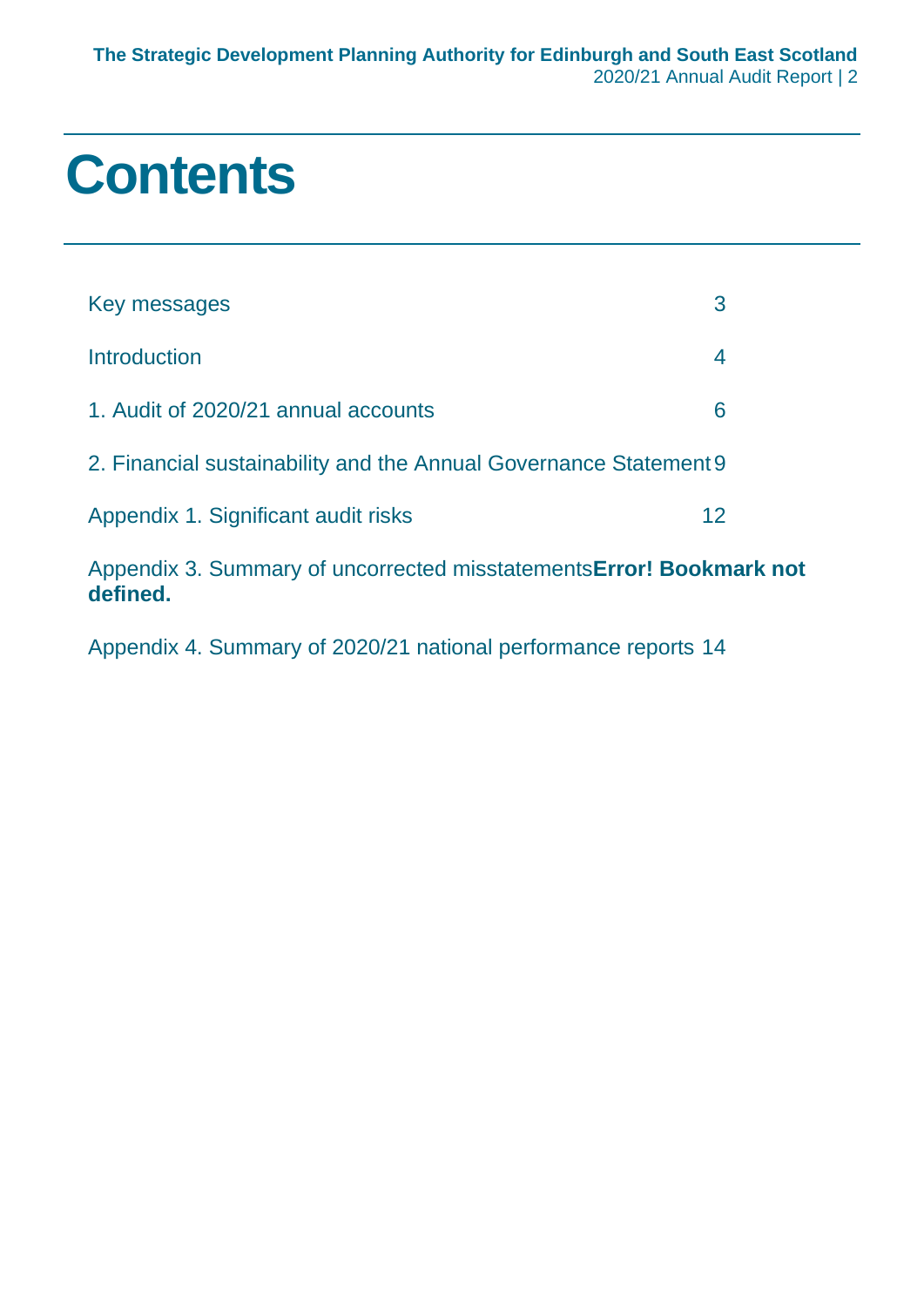### <span id="page-2-0"></span>**Key messages**

#### **2020/21 annual accounts**

- **1** SESplan's financial statements give a true and fair view and were properly prepared in accordance with the financial reporting framework.
- **2** The Management Commentary and the Annual Governance Statement were consistent with the financial statements and properly prepared in accordance with the applicable requirements.

#### **Financial sustainability and the Annual Governance Statement**

- **3** SESplan underspent by £65,918 against its budget due to significantly lower costs than anticipated.
- **4** The audited annual accounts for 2020/21 confirm a useable reserves balance of £111,694 at 31 March 2021.
- **5** SESplan has confirmed it will wind up in 2021 as its functions have now fully transferred to the Edinburgh and South East of Scotland City Region Deal. The 2020/21 accounts are intended to be SESplan's final set of accounts.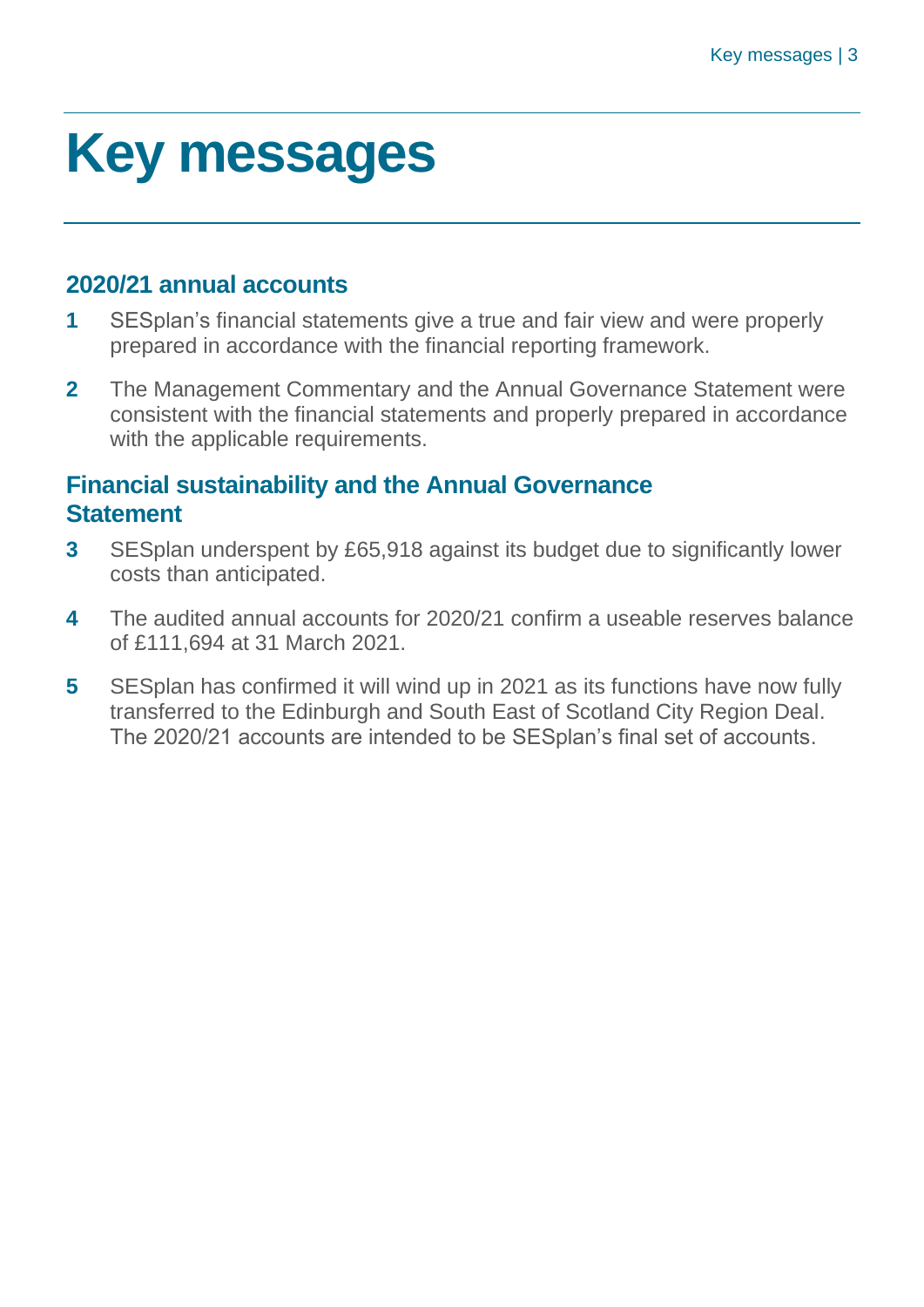### <span id="page-3-0"></span>**Introduction**

**1.** This report summarises the findings from our 2020/21 audit of the Strategic Development Planning Authority for Edinburgh and South East Scotland (SESplan).

**2.** The scope of our audit was set out in our Annual Audit Plan presented to the 28 June 2021 meeting of the SESplan Joint Committee. This report comprises the findings from:

- an audit of the SESplan's annual accounts
- consideration of financial sustainability and the Annual Governance Statement.

**3.** Similarly to other public bodies, SESplan has had to respond to the global coronavirus pandemic. As SESplan has no directly employed staff and no investment assets other than cash balances held with Fife Council, it has been protected from the effects of the pandemic to a great extent. We therefore made minimal changes to our audit approach.

#### **Adding value through the audit**

- **4.** We add value to the SESplan through the audit by:
	- identifying and providing insight on significant risks, and making clear and relevant recommendations
	- sharing intelligence and good practice through our national reports [\(Appendix 4\)](#page-13-0) and good practice guides
	- providing clear and focused conclusions on financial sustainability and the Annual Governance Statement.

**5.** In so doing, we aim to help Sesplan promote improved standards of governance, better management and decision making and more effective use of resources.

#### **Responsibilities and reporting**

**6.** SESplan has primary responsibility for ensuring the proper financial stewardship of public funds. This includes preparing annual accounts that are in accordance with proper accounting practices. SESplan is also responsible for compliance with legislation putting arrangements in place for governance, propriety and regularity that enable it to successfully deliver its objectives.

**7.** Our responsibilities as independent auditor appointed by the Accounts Commission are established by the Local Government in Scotland Act 1973, the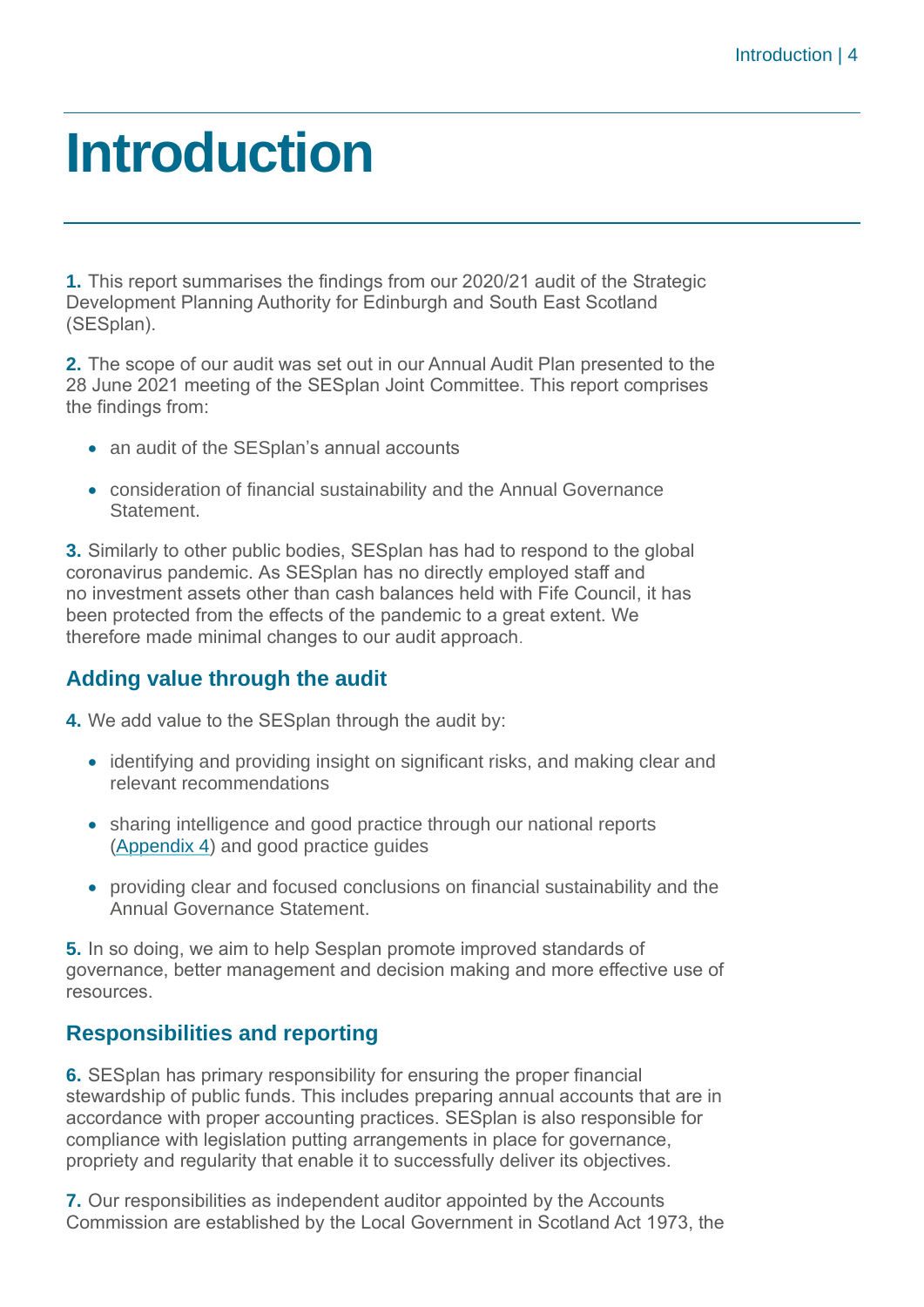[Code of Audit Practice 2016](http://www.audit-scotland.gov.uk/report/code-of-audit-practice-2016) (the Code) and supplementary guidance and International Standards on Auditing in the UK.

**8.** As public sector auditors we give independent opinions on the annual accounts. Additionally, we conclude on the appropriateness of disclosures in the Annual Governance Statement and the appropriateness and effectiveness of the arrangements in place for securing financial sustainability. Further details of the respective responsibilities of management and the auditor can be found in the [Code](http://www.audit-scotland.gov.uk/report/code-of-audit-practice-2016) and supplementary guidance.

**9.** The Code includes provisions relating to the audit of small bodies. Where the application of the full wider audit scope is judged by auditors not to be appropriate to an audited body then the annual audit work can focus on the appropriateness of the disclosures in the governance statement and the financial sustainability of the body and its services. As highlighted in our 2020/21 Annual Audit Plan, due to the volume and lack of complexity of the financial transactions, we applied the small body provisions of the Code to the 2020/21 audit.

**10.** This report raises matters from our audit. Weaknesses or risks identified are only those which have come to our attention during our normal audit work and may not be all that exist. Communicating these does not absolve management from its responsibility to address the issues we raise and to maintain adequate systems of control.

#### **Auditor Independence**

**11.** Auditors appointed by the Accounts Commission or Auditor General must comply with the Code of Audit Practice and relevant supporting guidance. When auditing the financial statements auditors must comply with professional standards issued by the Financial Reporting Council and those of the professional accountancy bodies. We can confirm that we comply with the Financial Reporting Council's Ethical Standard. We can also confirm that we have not undertaken any non-audit related services and therefore the 2020/21 audit fee of £3,040 as set out in our Annual Audit Plan remains unchanged. We are not aware of any relationships that could compromise our objectivity and independence.

**12.** This report is addressed to both SESplan and the Controller of Audit and will be published on Audit Scotland's website [www.audit-scotland.gov.uk](http://www.audit-scotland.gov.uk/) in due course.

**13.** We would like to thank the management and staff who have been involved in our work for their cooperation and assistance during the audit, particularly given the difficulties of auditing remotely during the COVID-19 pandemic.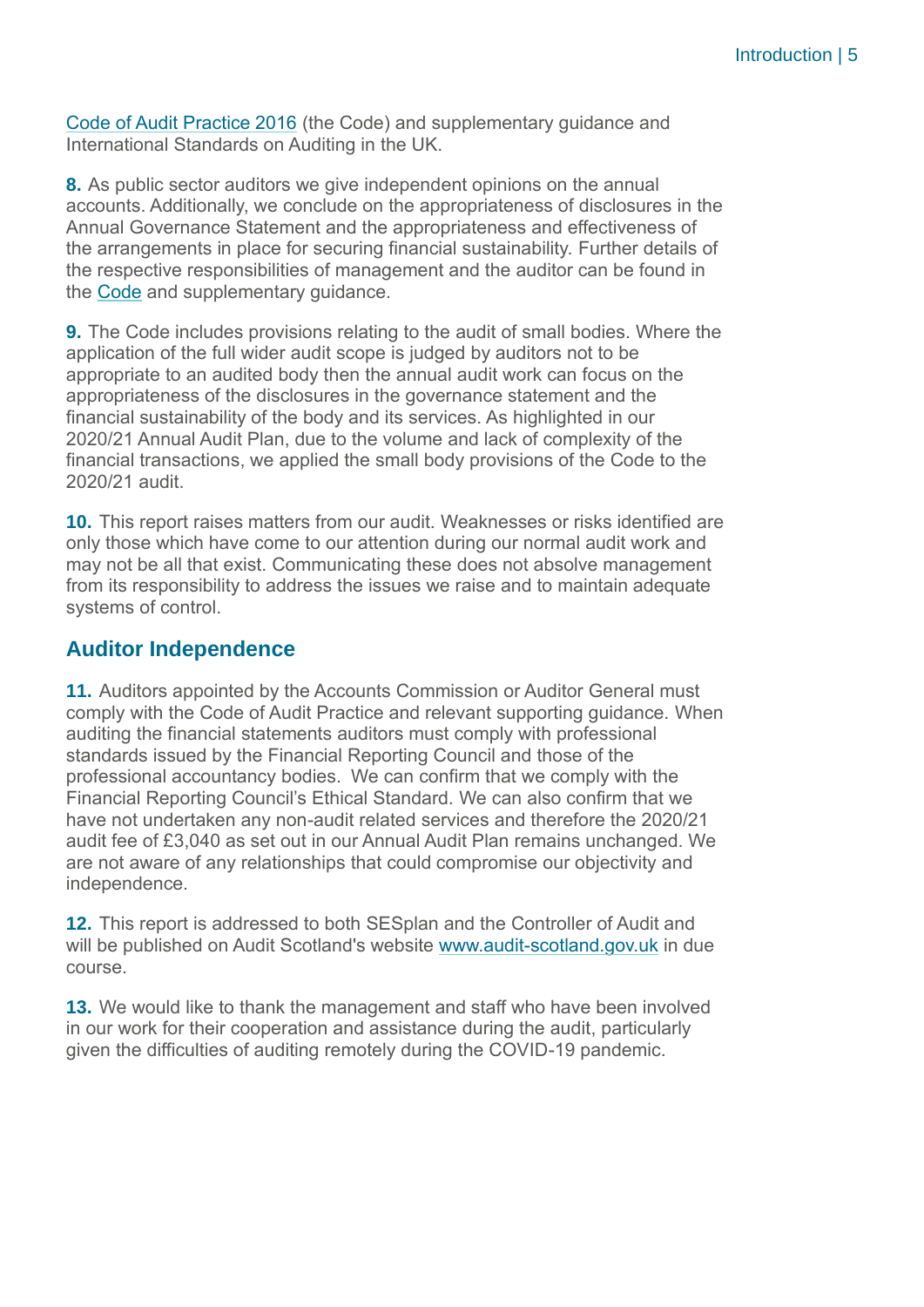## <span id="page-5-0"></span>**1. Audit of 2020/21 annual accounts**

The principal means of accounting for the stewardship of resources and performance

#### **Main judgements**

SESplan's financial statements give a true and fair view and were properly prepared in accordance with the financial reporting framework.

The Management Commentary and the Annual Governance Statement were consistent with the financial statements and properly prepared in accordance with the applicable requirements.

#### **Our audit opinions on the annual accounts were unmodified**

**14.** The annual accounts for SESplan for the year ended 31 March 2021 were approved by the Joint Committee on 4 October 2021. As reported in the independent auditor's report:

- the financial statements give a true and fair view and were properly prepared in accordance with the financial reporting framework
- the Management Commentary and the Annual Governance Statement were all consistent with the financial statements and properly prepared in accordance with the relevant regulations and guidance
- we have nothing to report in respect of those matters which we are required by the Accounts Commission to report by exception.

#### **The annual accounts were signed off in line with the agreed timetable**

**15.** We received the unaudited annual accounts on 30 June 2021 in line with the audit timetable set out in our 2020/21 Annual Audit Plan.

**16.** The working papers provided with the unaudited accounts were of a good standard and finance staff provided good support to the audit team during the audit. This helped ensure that the audit of the annual accounts process ran smoothly.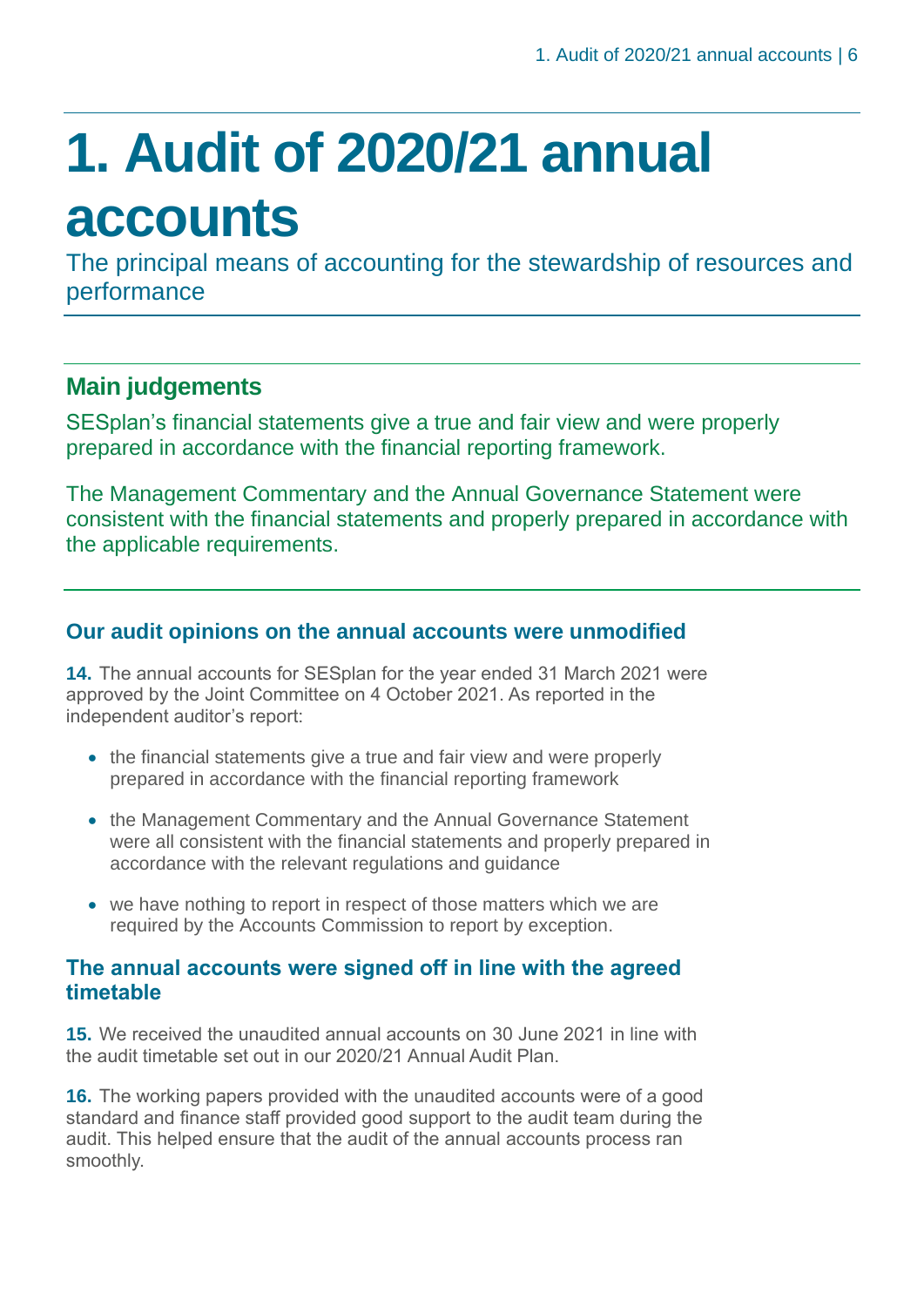#### **There were no objections raised to the annual accounts**

**17.** The Local Authority Accounts (Scotland) Regulations 2014 require local government bodies to publish a public notice on its website that includes details of the period for inspecting and objecting to the accounts. This must remain on the website throughout the inspection period. SESplan complied. There were no objections to the 2020/21 accounts.

#### **Overall materiality is £1,100**

**18.** Our initial assessment of materiality for the annual accounts was carried out during the planning phase of the audit. This was reviewed and revised on receipt of the unaudited annual accounts. The revised materiality levels are summarised in Exhibit 1.

#### **Exhibit 1 Materiality values**

| <b>Materiality level</b>   | <b>Amount</b> |
|----------------------------|---------------|
| <b>Overall materiality</b> | £1,100        |
| Performance materiality    | £840          |
| <b>Reporting threshold</b> | £100          |

Source: Annual Audit Plan 2020/21

#### **We have no significant findings to report on the accounts**

**19.** International Standard on Auditing (UK) 260 requires us to communicate significant findings from the audit to those charged with governance, including our view about the qualitative aspects of the body's accounting practices. We have no issues to report from the audit.

**20.** There are no significant findings from the audit to draw to your attention and no material adjustments were made to the unaudited financial statements.

**21.** Our audit identified several presentational and disclosure issues which were discussed with management. These were adjusted and reflected in the audited annual accounts.

#### **Good progress was made on prior year recommendations**

**22.** SESplan has made good progress in implementing our prior year audit recommendations. It now has proper arrangements in place for scrutinising and approving the audited accounts. Therefore, no further actions will be proposed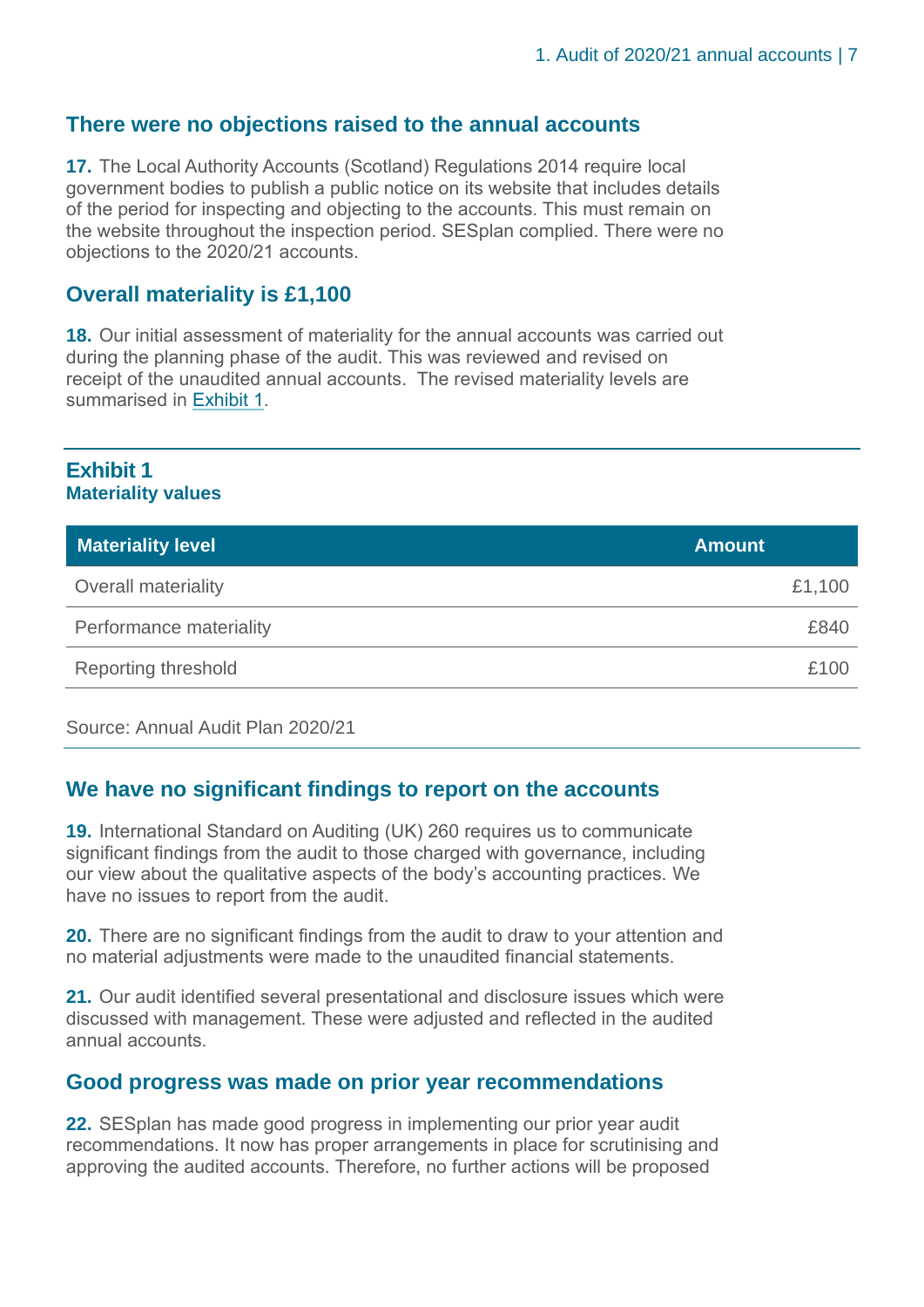#### **Appendix 2 identifies the main risks of material misstatement and our audit work to address these**

**23.** Appendix 2 provides our assessment of risks of material misstatement in the annual accounts. These risks influence our overall audit strategy, the allocation of staff resources to the audit and inform where the efforts of the team are directed. It also identifies the work we undertook to address these risks and our conclusions from this work.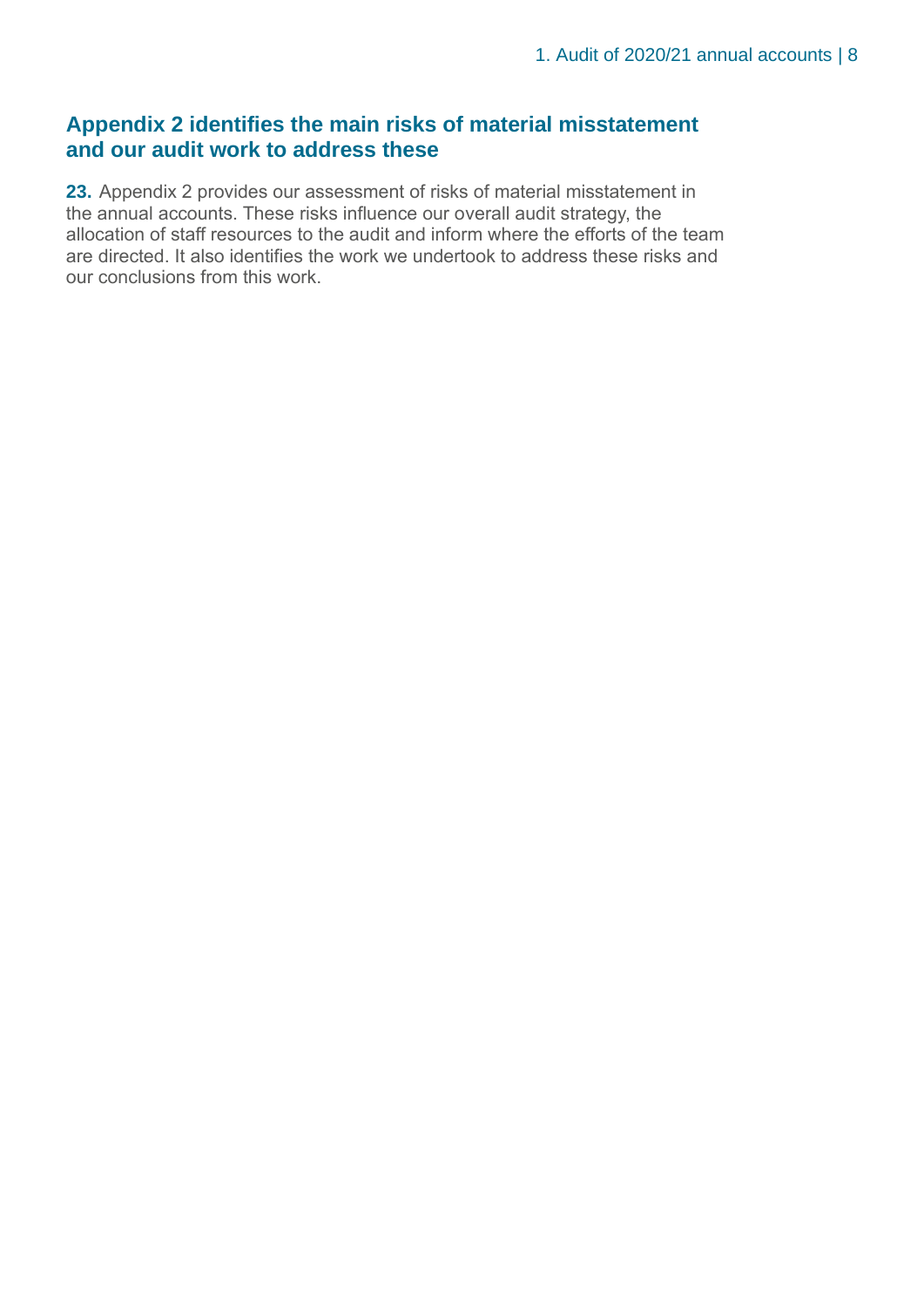### <span id="page-8-0"></span>**2. Financial sustainability and the Annual Governance Statement**

Financial sustainability looks forward to the medium and longer term to consider whether the body is planning effectively to continue to deliver its services.

#### **Main judgements**

SESplan underspent by £65,918 against its budget due to significantly lower costs than anticipated.

The audited annual accounts for 2020/21 confirm a useable reserves balance of £111,694 at 31 March 2021.

SESplan has confirmed it will wind up in 2021 as its functions have now fully transferred to the Edinburgh and South East of Scotland City Region Deal. The 2020/21 accounts are intended to be SESplan's final set of accounts.

#### **SESplan operated within budget in 2020/21**

**24.** The SESplan financial regulations require the operating budget for the next year to be agreed each December. The planned net operating expenditure for 2020/21 of £84,000 was approved by the Joint Committee in November 2019.

**25.** Actual performance for the year was an underspend against the 2020/21 operating budget of £65,918 and an accounting deficit of £18,082 as demonstrated in Exhibit 2. The underspend was primarily due to savings on:

• Supplies & services - £65,852 saved in relation to consultancy fees.

| <b>Budget summary</b>    | <b>Budget £</b> | <b>Actual £</b> | <b>Variance £</b> |
|--------------------------|-----------------|-----------------|-------------------|
| Net (Income)/Expenditure | 84,000          | 18,082          | (65, 918)         |
| Usable Reserves (Note 1) | 45,776          | 111,694         | 65,918            |

#### **Exhibit 2 SESplan budget summary**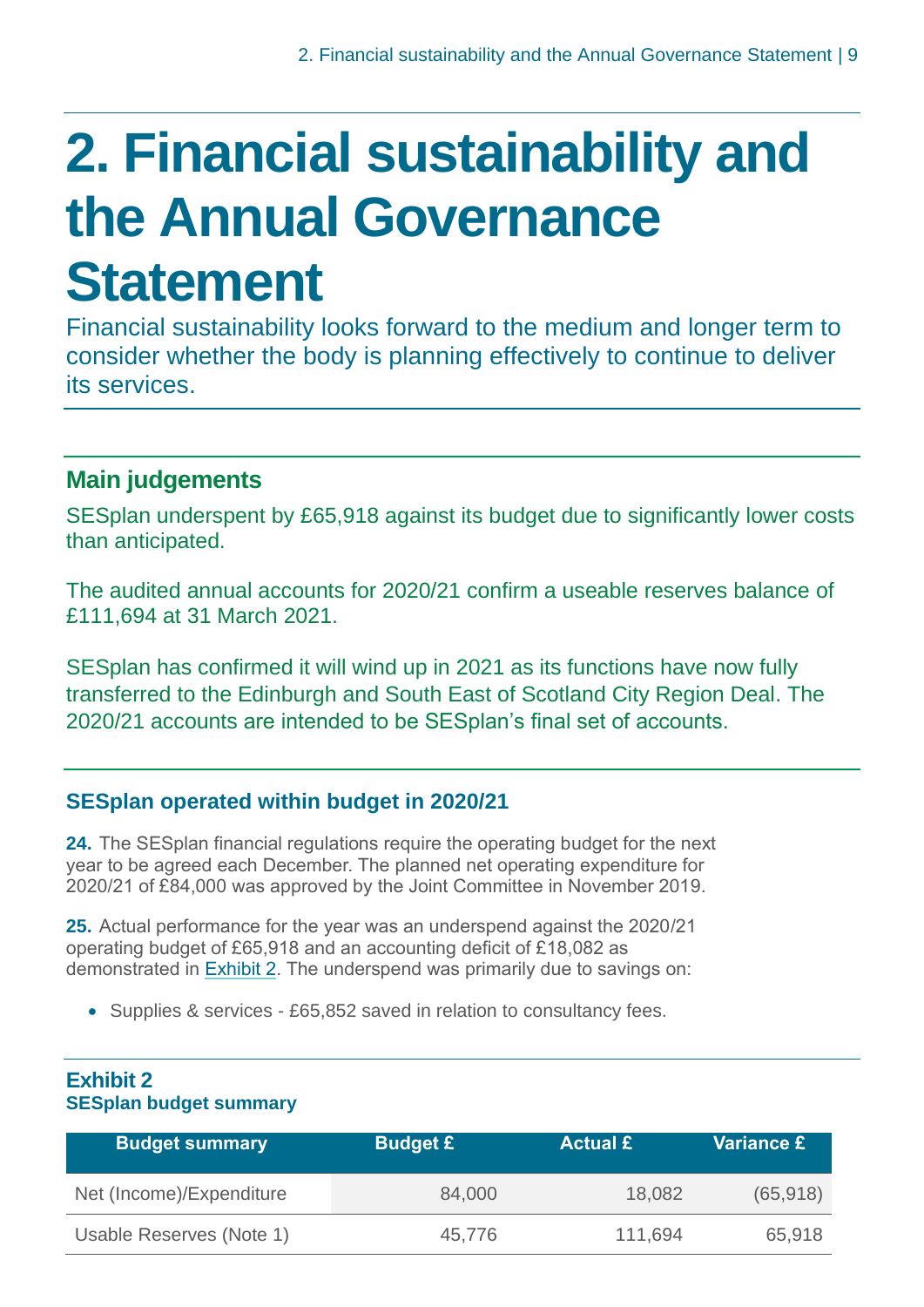#### Source: SESplan Annual Accounts 2020/21

Note 1 – The budgeted reserve figure here is the opening position less the budgeted net expenditure (£129,776 -£84,000).

#### **Legislative developments will result in the winding up of SESplan in 2021**

**26.** As set out in our Annual Audit Plan, Changes in legislation (Planning (Scotland) Act 2019) have impacted on the future operations and structure of SESplan.

**27.** Under the Planning (Scotland) Act 2019 (The Act) Strategic Development Planning Authorities such as SESplan, will no longer exist and will be replaced by the new arrangements for the national planning framework (NPF4).

**28.** It has been confirmed that the developments will result in SESplan winding up in 2021, as its functions have now fully transferred to the Edinburgh and South East of Scotland City Region Deal.

**29.** SESplan did not directly employ any staff but operated through sharing resources with partner councils. In response to the new legislation and changing responsibilities, SESplan did not agree a budget for 2021/22 as any residual costs were considered minimal and could be paid from the balance of reserves.

**30.** The 2020/21 annual accounts are therefore intended to be the authority's final set of accounts.

**31.** SESplan does not hold any property. At 31 March 2021, the authority had creditor balances of £2027 due to other entities. These balances will need to be cleared as part of the arrangements for removing the need to prepare annual accounts.

**32.** The audited annual accounts for 2020/21 confirm a useable reserves balance of £111,694. The Joint Committee agreed at its meeting on 4 October 2021 that after paying outstanding creditors and charges due in respect of IT related costs for 20212/22 the balance of reserves will be refunded on an equal share basis to each of the constituent authorities.

#### **Annual Governance Statement**

**33.** Our review of the Annual Governance Statement assessed the assurances which are provided to the Joint Committee and management regarding the adequacy and effectiveness of the system of internal control which operated in the financial year. The statement also summarises internal audit findings with the Chief Internal Auditor's assurance statement concluding that 'Overall, systems and processes were operating well and continued improvements are made'.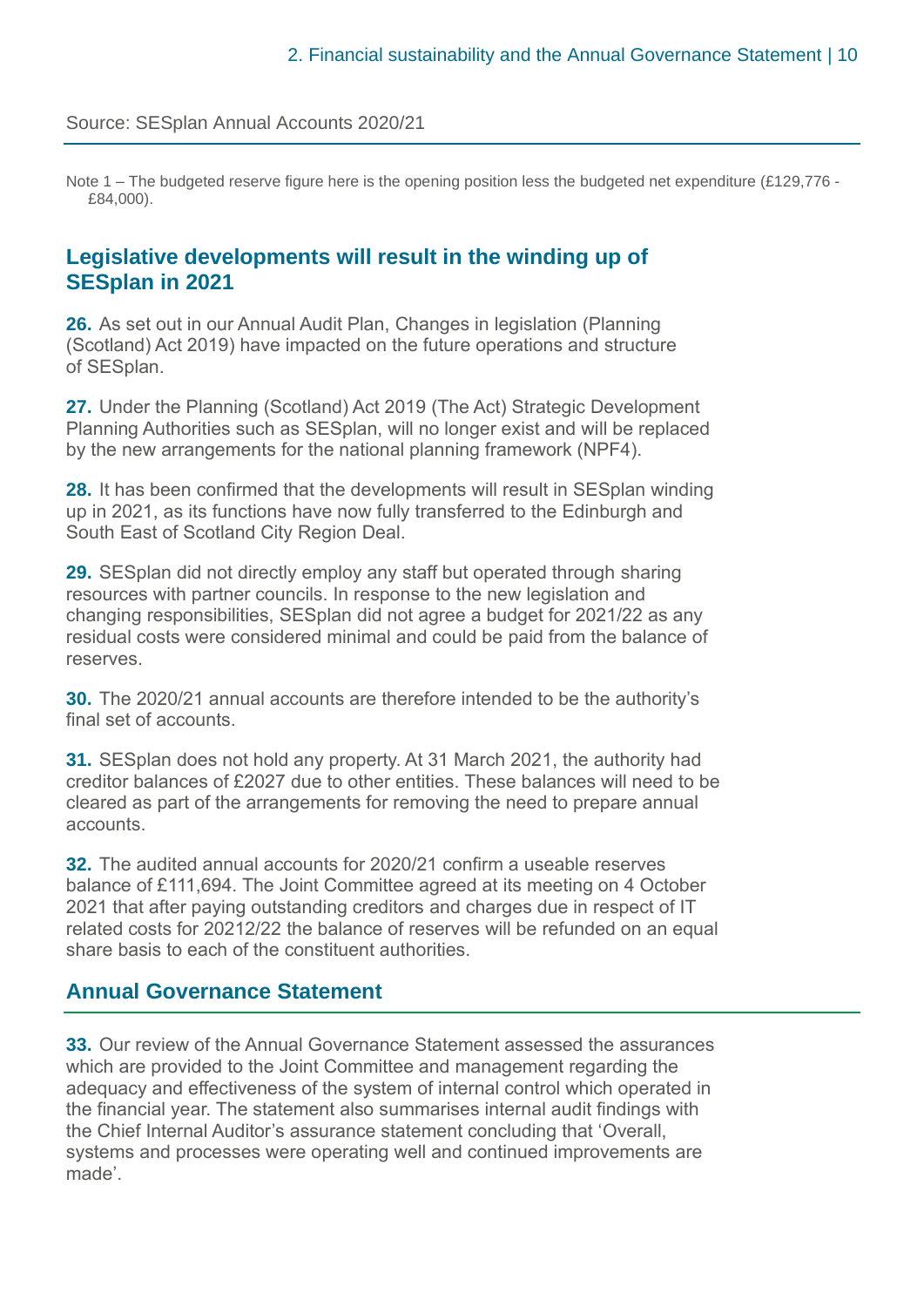**34.** We concluded that the information in the Annual Governance Statement is consistent with the financial statements and complies with the guidance issued by the Scottish Ministers.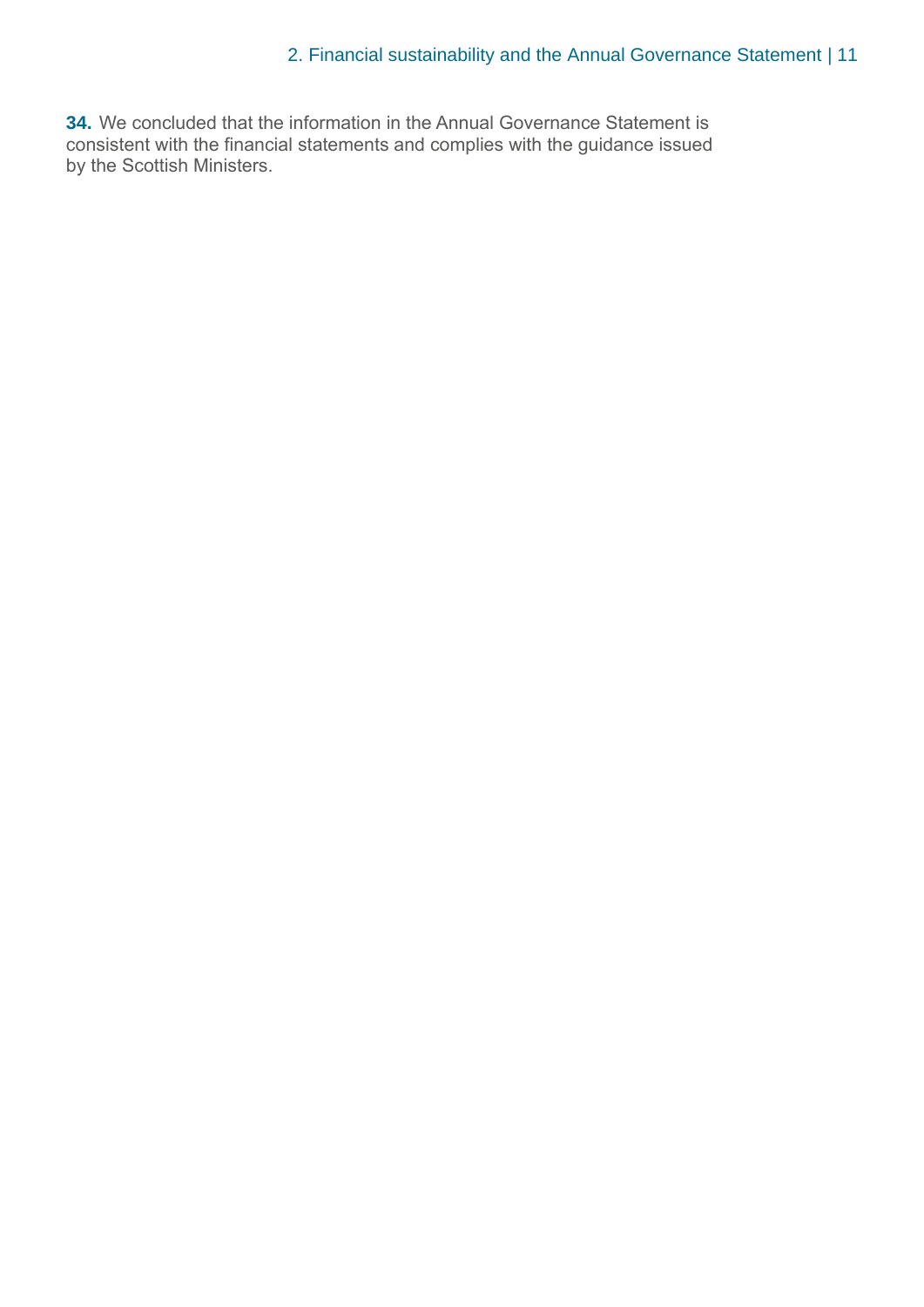### <span id="page-11-0"></span>**Appendix 1. Significant audit risks**

The table below sets out the audit risks we identified during our planning of the audit and how we addressed each risk in arriving at our conclusion.

#### **Risks of material misstatement in the financial statements**

| <b>Audit risk</b>                                                                                                                                                                                                 | <b>Assurance procedure</b>                                                                 | <b>Results and conclusions</b>                                                                                                                                                         |                                                                                                                                                                    |
|-------------------------------------------------------------------------------------------------------------------------------------------------------------------------------------------------------------------|--------------------------------------------------------------------------------------------|----------------------------------------------------------------------------------------------------------------------------------------------------------------------------------------|--------------------------------------------------------------------------------------------------------------------------------------------------------------------|
| 1. Risk of material<br>misstatement due to fraud<br>caused by the management                                                                                                                                      | Detailed testing of journal<br>entries.                                                    | <b>Results: No unusual or</b><br>inappropriate transactions<br>were identified as part of our                                                                                          |                                                                                                                                                                    |
| override of controls                                                                                                                                                                                              | Review accounting estimates.                                                               | detailed journal testing.                                                                                                                                                              |                                                                                                                                                                    |
| <b>International Standard</b><br>require that audits are                                                                                                                                                          | Focused testing of accruals<br>and prepayments.                                            | A review of accounting<br>estimates did not show any                                                                                                                                   |                                                                                                                                                                    |
| planned to consider the risk<br>of material misstatement in<br>the financial statements<br>caused by fraud, which is<br>presumed to be a significant<br>risk in any audit. This<br>includes the risk of fraud due | Evaluate significant<br>transactions that are outside<br>the normal course of<br>business. |                                                                                                                                                                                        | evidence of bias.<br>Focused testing of accruals<br>and prepayments did not<br>identify any balances that<br>were incorrectly held on the<br><b>Balance Sheet.</b> |
| to the management override<br>of controls.                                                                                                                                                                        |                                                                                            | We did not identify any<br>transactions outside the<br>normal course of business.                                                                                                      |                                                                                                                                                                    |
| Owing to the nature of this<br>risk, assurances from<br>management are not<br>applicable in this instance.                                                                                                        |                                                                                            | <b>Conclusion: No issues were</b><br>identified which indicate<br>management override of<br>controls.                                                                                  |                                                                                                                                                                    |
| 2. New financial systems<br>During 2020/21, Fife Council<br>introduced new general<br>ledger and accounts payable<br>systems. The systems went<br>live in July 2020.                                              |                                                                                            | Service auditor assurances<br>have been obtained from the<br>auditors of Fife Council over<br>the completeness, accuracy<br>and allocation of balances,<br>and income and expenditure. |                                                                                                                                                                    |
| The new systems will be<br>used to produce the 2020/21<br>financial statements, and, as<br>with any major change in                                                                                               |                                                                                            | <b>Conclusion: No issues were</b><br>found which indicate<br>misstatement in the figures<br>and balances due to the<br>introduction of the new<br>systems.                             |                                                                                                                                                                    |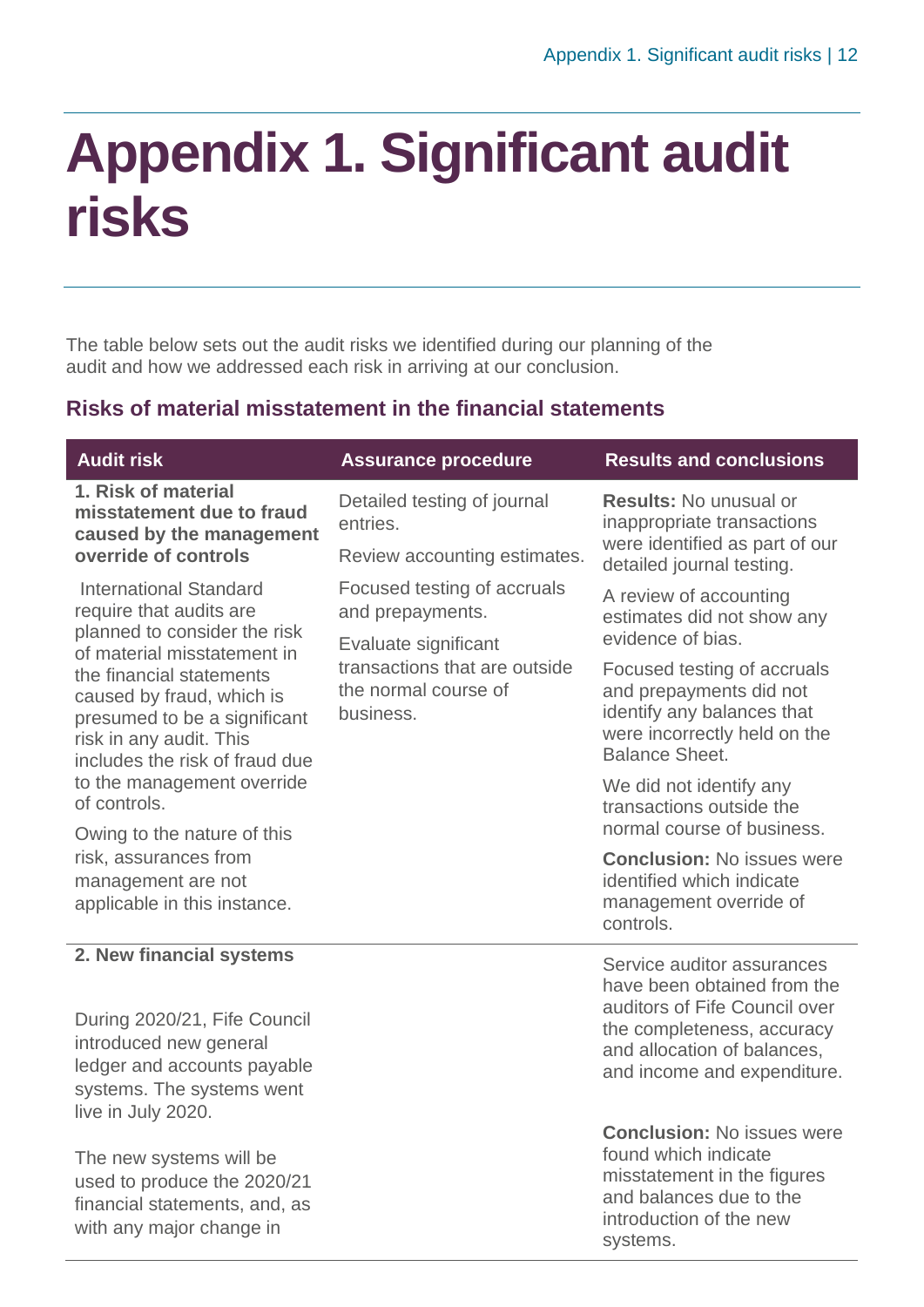**Audit risk Assurance procedure Results and conclusions**

financial systems, there is an increased risk of misstatement in the figures and balances.

#### **Risks identified from the auditor's wider responsibility under the Code of Audit Practice**

| <b>Audit risk</b>                                                                                                                                                                                                                                                                                                                                                                                                              | <b>Assurance procedure</b>                                                                                          | <b>Results and conclusions</b>                                                                                                                                                          |
|--------------------------------------------------------------------------------------------------------------------------------------------------------------------------------------------------------------------------------------------------------------------------------------------------------------------------------------------------------------------------------------------------------------------------------|---------------------------------------------------------------------------------------------------------------------|-----------------------------------------------------------------------------------------------------------------------------------------------------------------------------------------|
| 4. Future operations and<br>structure of SESplan                                                                                                                                                                                                                                                                                                                                                                               | Review updates and papers<br>reported to the Joint<br>Committee.                                                    | <b>Results: Procedures and</b><br>timescale for winding up were<br>discussed with management                                                                                            |
| Changes in legislation<br>(Planning (Scotland) Act<br>2019) have impacted on the<br>future operations and<br>structure of SESplan.<br>Arrangements are still being<br>developed and finalised,<br>however, it is expected that<br>the developments could<br>result in the winding up of<br>SESplan in 2021 as its<br>functions are expected to<br>transfer to the Edinburgh and<br>South East of Scotland City<br>Region Deal. | Discuss with management<br>about developments<br>impacting on the future<br>operations and structure of<br>SESplan. | and by members at the Joint<br>Committee meetings in June<br>and October.<br><b>Conclusion: SESplan has</b><br>agreed procedures and<br>timescale for winding up<br>activities in 2021. |
| Meeting of the Joint<br>Committee to be convened in<br>June 2021 to agree<br>procedures and timescale for<br>winding down of SESplan.                                                                                                                                                                                                                                                                                          |                                                                                                                     |                                                                                                                                                                                         |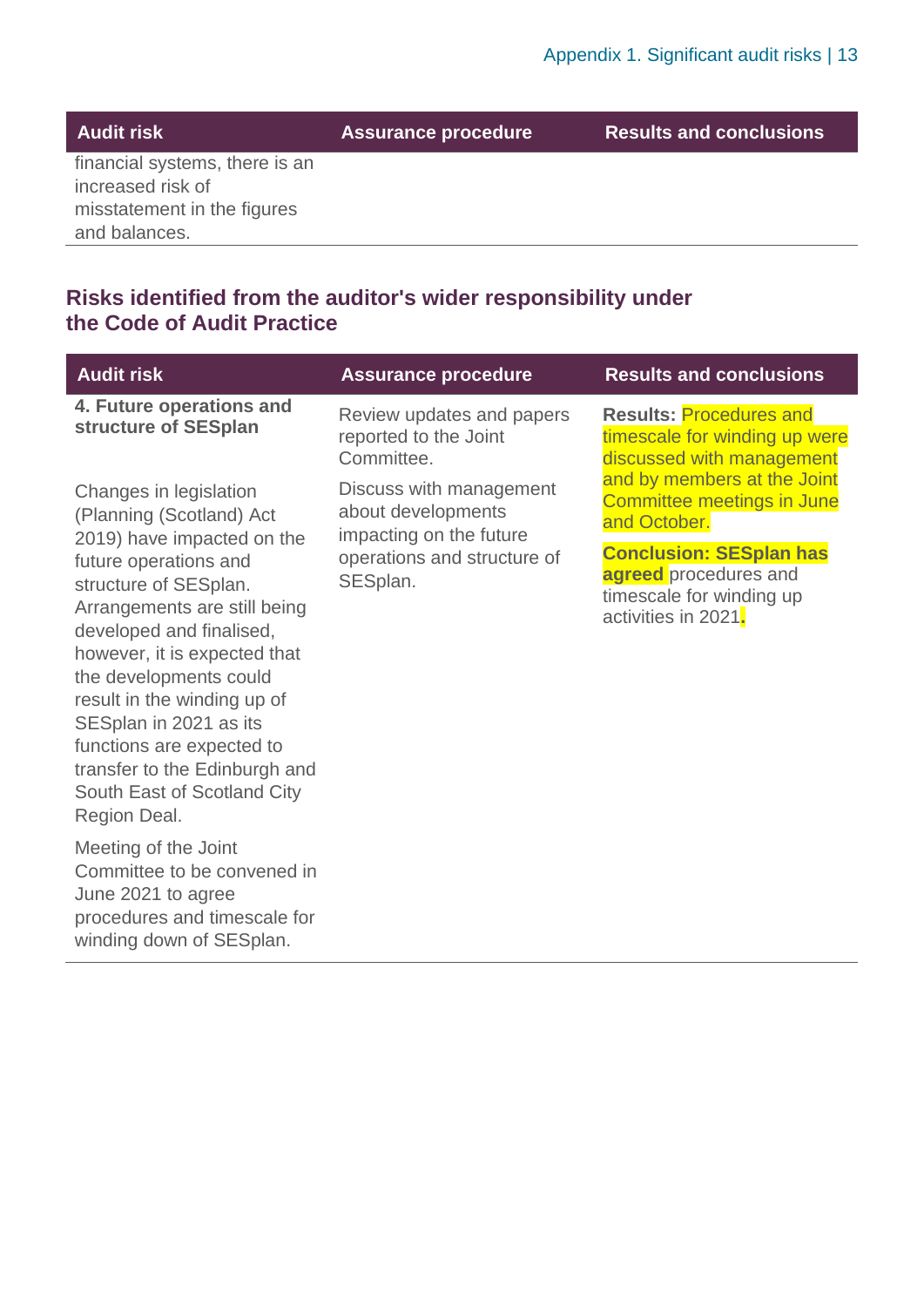### <span id="page-13-0"></span>**Appendix 2. Summary of 2020/21 national performance reports**

April [Affordable housing](https://www.audit-scotland.gov.uk/report/affordable-housing)

June [Highlands and Islands Enterprise: Management of Cairngorm mountain and](https://www.audit-scotland.gov.uk/report/highlands-and-islands-enterprise-management-of-cairngorm-mountain-and-funicular-railway)  [funicular railway](https://www.audit-scotland.gov.uk/report/highlands-and-islands-enterprise-management-of-cairngorm-mountain-and-funicular-railway)

[Local government in Scotland Overview 2020](https://www.audit-scotland.gov.uk/report/local-government-in-scotland-overview-2020)

July [The National Fraud Initiative in Scotland 2018/19](https://www.audit-scotland.gov.uk/report/the-national-fraud-initiative-in-scotland-201819)

**January** [Digital progress in local government](https://www.audit-scotland.gov.uk/report/digital-progress-in-local-government) [Local government in Scotland: Financial overview 2019/20](https://www.audit-scotland.gov.uk/report/local-government-in-scotland-financial-overview-201920)

February [NHS in Scotland 2020](https://www.audit-scotland.gov.uk/report/nhs-in-scotland-2020)

March [Improving outcomes for young people through school education](https://www.audit-scotland.gov.uk/report/improving-outcomes-for-young-people-through-school-education)